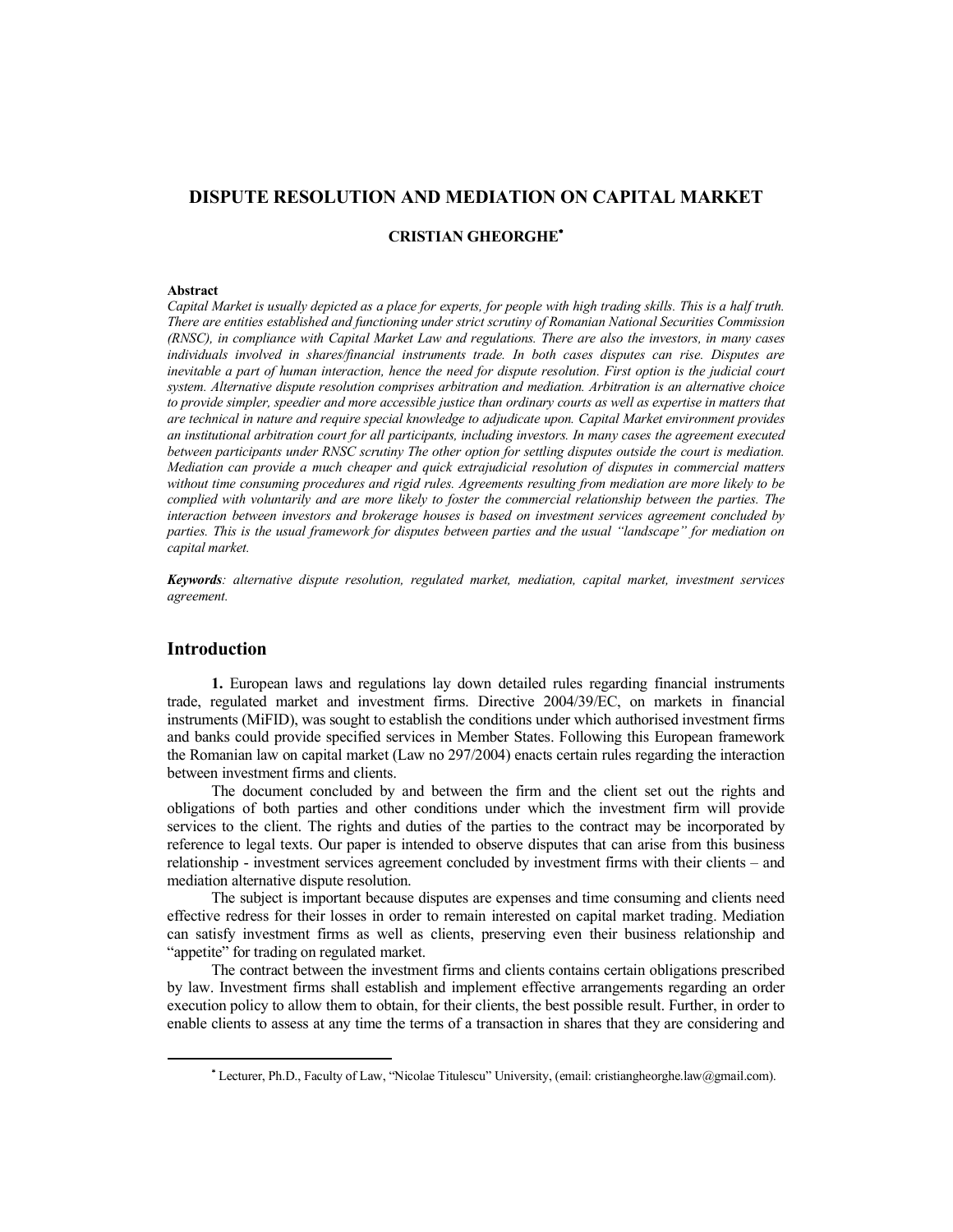to verify afterwards the conditions in which it was carried out, rules should be established for the publication of details of completed transactions in shares and for the disclosure of details of current opportunities to trade in shares. In this framework we intend to reveal circumstances in which disputes can arise and mediation can intervene.

Despite the extensive regulation of the financial services and the rules laid down for investment services agreement consisting in rights and obligations of the investment firms und the client for pursuing transactions in shares, the nature of this contract is still disputed by scholars. Some scholars consider the brokerage house is acting as a proxy for its client<sup>1</sup>. Others embrace the different legal status: the agent (investment firm) acts in his name, but on client's account<sup>2</sup>. Thus this investment services contact need scrutiny as well as mediation in such specific framework.

## **Investment services agreement – ground for disputes in Capital Market domain.**

**2.** The investment firms defined by Capital Market Law has the exclusive right to operate on regulated markets, to provide one or more investment services to third parties and to perform one or more investment activities on a professional basis (investment services and activities means any of the services and activities listed in Directive 2004/39/EC, on markets in financial instruments (MiFID), Section A of Annex I relating to any of the instruments listed in Section C of Annex I).

Investment services contract entered into by investment firms and investors is the only framework in which investors could have their market orders executed on regulated market or MTS (multilateral trading system). This investment services agreement is a compulsory premise, the preliminary step for participants to enter trading ring in order to sell or purchase financial instruments.

Investment services agreement is a *sine qua non* condition in order to access the regulated market. On the other hand this contract is the ground for the most common disputes on the capital market, the disputes between clients and investment firms. The alternative dispute resolution for such situation can rest in mediators' hands.

The Bucharest Stock Exchange offers a regulated framework for dispute resolution: Arbitration Chamber of Stock Exchange<sup>3</sup>. Its regulations set the procedure for settling cases borne by operations concluded on regulated market or on alternative trading system (ATS) operated by BSE between participants (authorized firms) on trading system of BSE, between participants and issuers which securities are admitted to regulated market operated by BSE and between clients and participants (investment firms)<sup>4</sup>. The last situation is borne by investment services business relationship. Besides the arbitration, mediation is an alternative approach for such dispute resolution.

#### **The content of the investment services agreement.**

**3.** Investment firms can be authorized to execute orders on own account or on behalf of their clients. In such cases firms should implement procedures which provide for the prompt, fair and expeditious execution of client orders und they should undertake a bundle of obligation laid down in a predefined contract. The regulation on investment services and activities<sup>5</sup> aims clients' protection and market integrity. According to relevant provisions an investment firm shall provide investment

<sup>&</sup>lt;sup>1</sup> A. Tutuianu, *Capital Market, Legal regime of participants*, Bucharest: Hamangiu, 2007.<br><sup>2</sup> Cristian Gheorghe, *Capital Market Legal Science*, and Bucharest: CH Beck, 2009; C. Dutescu, *Capital Market Law annotated and commentated*, Bucharest: CH Beck, 2010.

<sup>3</sup> Regulation for Procedures, Bucharest Stock Exchange Arbitration Chamber, adopted by Stock Exchange Council based of Art. 134 para. 6 from Law no 297/2004, Art. 10 para. e), 22 para. e), 64 para. 1 letter. i) from RNSC (Romanian National Securities Commission) Regulation no 14/2004, approved by RNSC Decision no 372/31.01.2006.

<sup>&</sup>lt;sup>4</sup> Participants are the investments firms authorized to operate on a specific market.

<sup>5</sup> RNSC Regulation no 32/2006.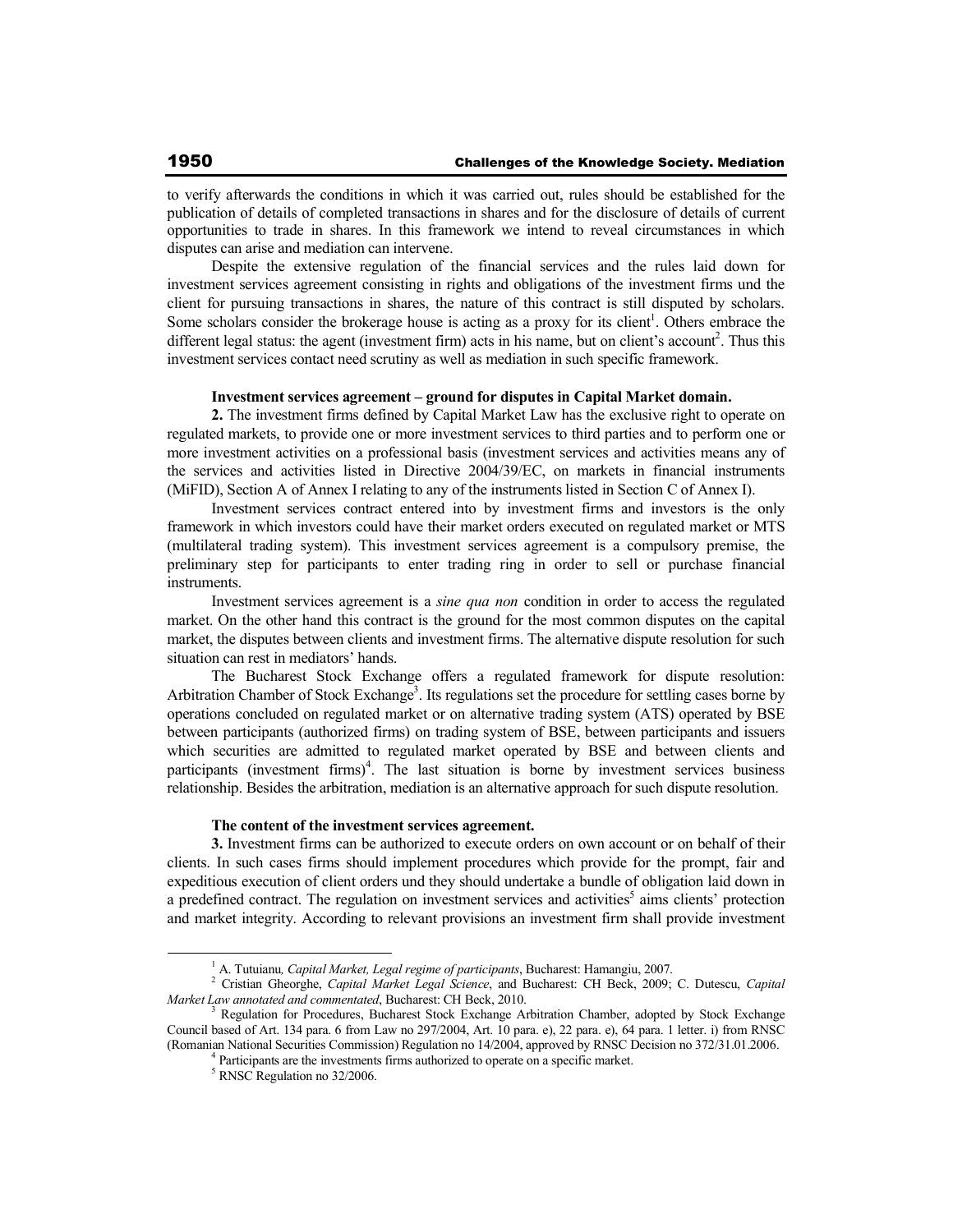services according to a contract "in written form, on paper support or other durable support" which shall comprise rights and obligations of the firm and client $6$ .

The minimum content of the contract laid down by the law encompasses the framework within which the firm-client business relationship shall evolve.

Investment services and activities provided and financial instruments traded<sup>7</sup>. Investment services agreement shall have a defined object agreed upon by parties concerning the investment services and activities and the securities such services applied on (this should include appropriate guidance on and warnings of the risks associated with investments in those instruments or in respect of particular investment strategies) $8$ . The contract shall include the types of securities (shares, bonds, and derivates) without specifying an individual financial instrument. This last one will be pointed by orders given to broker on the basis of the contract, orders that represent part of a transaction concluded on a regulated market.

*Rights, obligations, term and other conditions under which the investment firm shall provide client with investment services.* Specific rights and obligations can be added to legal framework of the investment services contract the clauses will reproduce the appropriate legal provisions. Regulation states already the behaviour and the minimal content regarding the parties' rights in the investment services contract. If special communication channels are intended (i. e. phone orders or orders via e-mail) parties should expressly agree such alternatives (including electronic signature if applicable) including recording and preserving these orders for proofing purposes.

Investment firm have to ask the client to provide information regarding his knowledge and experience in the investment field so as to enable the investment firm to assess whether the investment service or product envisaged is appropriate for the client or not. In case the investment firm considers, on the basis of such information, that the product or service the client asks for is not appropriate to him, the investment firm shall warn the client or potential client about this risk<sup>9</sup>.

*Interests, currency exchange, estimated charges.* Investment services contract shall comprise in a comprehensible manner all the ancillary obligations as well as the interests accrued to sums deposited by clients, currency exchange rates, etc.

Investment services agreement shall include clauses regarding investment services agreed upon by parties including the broker's fee and other estimated costs and associated charges incurred by orders execution.

General conditions for alteration and termination of the contract shall be included too.

Without prejudice to the right of client to bring their action before the court, the regulations encourage private bodies established with a view to settling disputes out of-court<sup>10</sup>. Parties can agree upon arbitration clause, denying court jurisdiction and ensuring out of court dispute resolution. Such clauses exclude legal "ability" of a court to exert jurisdiction over parties and reveal the parties' appetite for alternative solution, including mediation procedures.

### **The consequences of client-firm business relationship based on investment services agreement. The agent's duties and disputes that arbitration or mediation can deal with.**

**4.** The record of the client-firm business relationship comprises the extent of the outcome of the contract, rights enjoyed by parties. Such extent of rights and obligations governs the future

 $6$  Directive 2004/39/EC ("MiFID"), Art. 19, para. 7. The investment firm shall establish a record that includes the document or documents agreed between the firm and the client that set out the rights and obligations of the parties, and the other terms on which the firm will provide services to the client.

<sup>7</sup> RNSC Regulation no 32/2006, Art. 110, 119.

 $^{8}$  Ibidem, Art. 19 para. 3.

Ibidem, Art. 19 para. 5.

<sup>&</sup>lt;sup>10</sup> See Commission Recommendation 98/257/EC of 30 march 1998, on the principles applicable to the bodies responsible for out-of-court settlement of consumer disputes.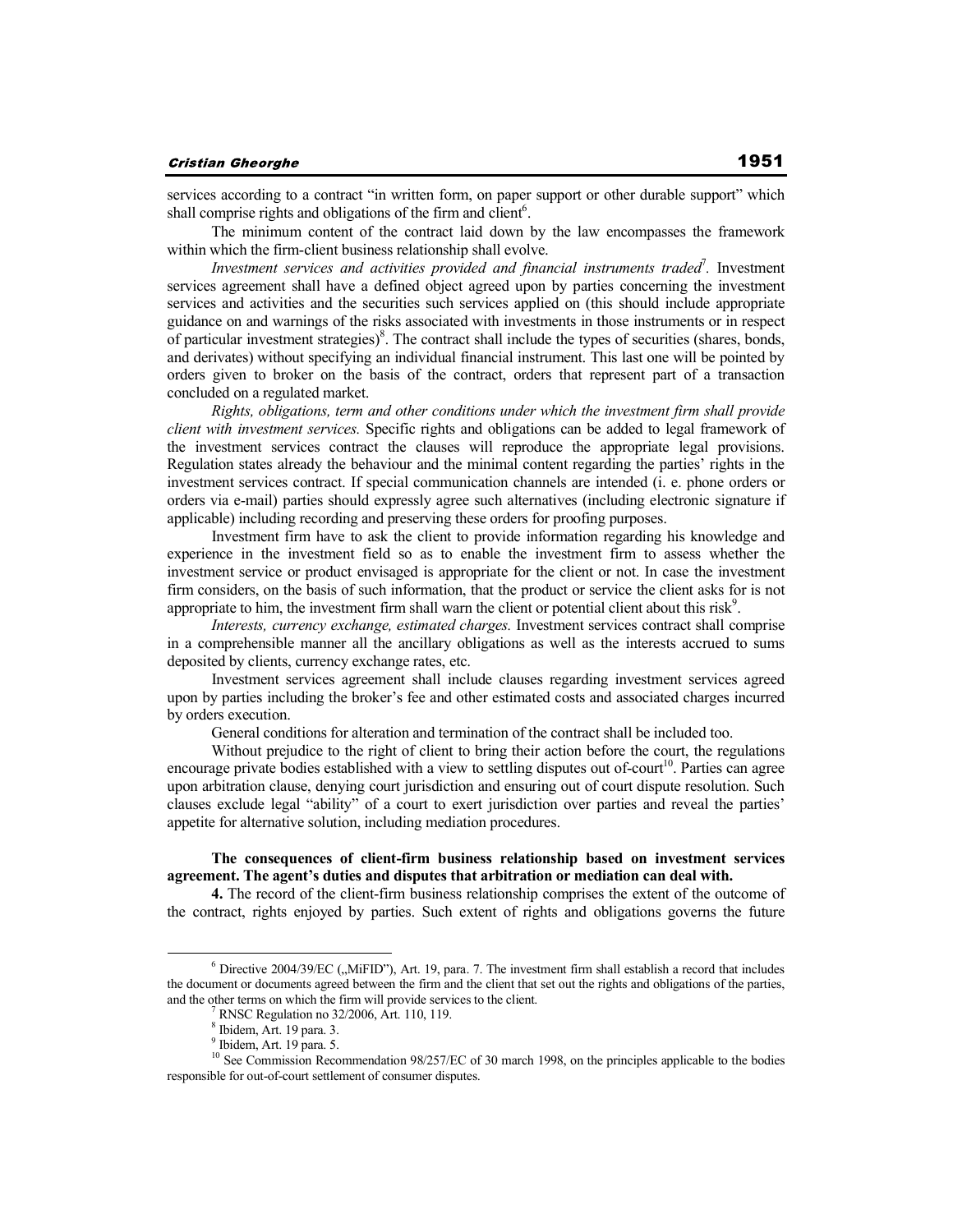behaviour of the parties and arbitrates the disputes that orders execution can arise. The clients could claim that the agent breach the contract and could find out remedy for their inflicted damage.

Damages inflicted by breach of contract usually applied to agent's behaviour contrary to client's best interest in orders execution on market or in financial instruments portfolio management.

The investors can fill with the court or access out-of-court procedure like arbitration or mediation. Investment services and activities record covers the obligations of both parties. Investors shall cover all costs and associated charges revealed by agent and shall comply with all requirements to support the agent in providing his services. Most of the disputes in this domain are borne by failure of the agent to comply with legal standard laid down for executing clients' orders. Mediation procedure can support the process of indemnifying investors for their losses as a result of misleading behaviour of the agent or his brokers.

**5. The obligation of investment firm to act honestly, fairly and professionally in executing the client's orders.** The most important obligation of the investment firm consists in receiving and executing orders communicated by clients and fulfilling the procedure requested for securities transactions on behalf of client. The investment firm receives specific orders that conclude a sell-purchase agreement in the form accepted by a regulated market. The brokers receive orders in a form established by regulated market rules (limit orders, stop losses orders, market orders, etc.) and are supposed to execute them in accordance with the best interests of clients.

Following the principal agent theory, the broker acts in his name (or in the client's name) but on the client's account. The property of securities as well as the price to be paid stands finally for the client. He remains the beneficiary of the bundle of rights incurred by fulfilled transactions.

**6.** A possible conflict can arise in case of "self-contracting" situation, when the investment firm acts both on behalf of its client and on own account, in the same transaction. That means, for example, that investment firm is buying what client selling or firm selling what client is buying, client being represented in transaction by the same firm.

In case of "self-contracting" situation the investment firm aims for maximum consideration in exchange for its offer. Generally speaking such expectation can conflict with the interest of the counter-part whose interest should be defended by "opponent".

In such situation dispute resolution and particularly mediation should start from observing the market quotes made public by market operator on a reasonable commercial basis.

In this case, concerning a regulated market that makes public quotes based on independent transactions, good commercial practice accepts this kind of contract<sup>11</sup>. In this situation the investment firm can deal directly with its client. The balance of consideration given by parties is verified by full disclosure in the benefit of the client who have to be inform about the particular transaction and be able to evaluate personally the protection of his interest in that transaction<sup>12</sup>. These are the reasons why "self-contracting" situation is allowed in this domain, the client's interest being observed with no effort by the client itself.

Any discrepancy between the quotes revealed by the market operator and the reported price entitles the client to indemnification, dispute that can be solved in a mediation framework.

<sup>&</sup>lt;sup>11</sup> Commercial Code, Art. 411. Romanian provisions regarding commission (agency like) agreement: When the agent is ordered to buy or sell bill of exchanges, T-bonds or other bonds, existing on the market and goods, with quotation prices on an stock exchange or market, he can provide such titles or goods on his name as a seller or to receive on himself as a buyer such goods he was ordered to sell on principal account paying current price

notwithstanding his payment, if principal doesn't forbid such operations.<br><sup>12</sup> Law no 297/2004, Art. 27, para. 1: .,... to reveal to clients all the material information regarding agreements in which the agent is contracting on his own account".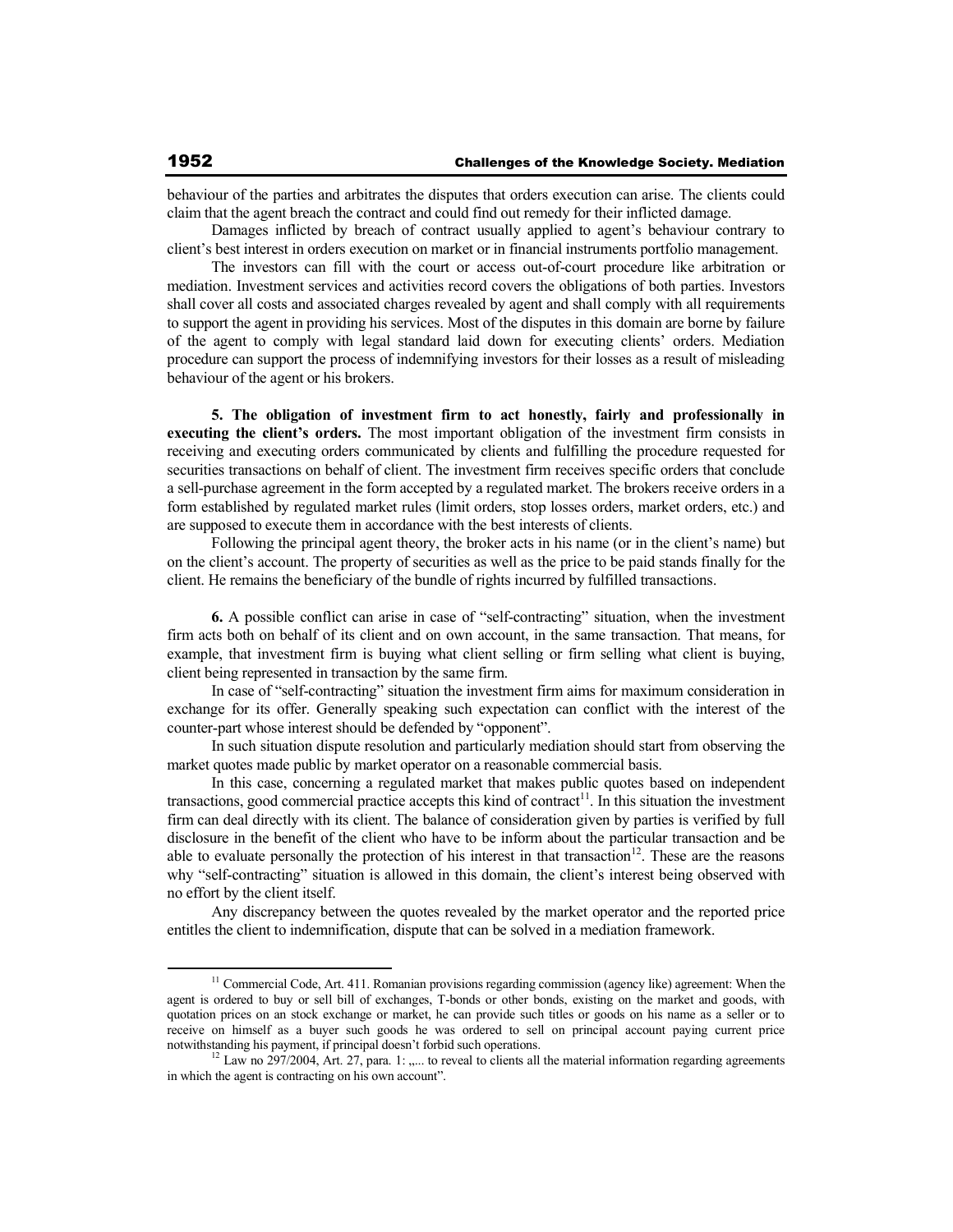**7. Conduct of business obligations when providing investment services to clients. Obligation to execute orders on terms most favourable to the client.** The agent should carry out his obligations "in good faith and at professionally standard" - requirements stated by scholars as a distinctive agent's obligation $^{13}$ .

On the capital market this obligation is transposed in the principle of "best favourable execution" of orders the investment firms are receiving from their clients. Investment firms should take all reasonable steps to obtain, when executing orders, the best possible result for their clients, taking into account price, costs, speed, likelihood of execution and settlement, size, nature or any other consideration relevant to the execution of the order<sup>14</sup>. Investment firms are obliged to establish and implement effective procedures and order execution policy to allow them to obtain, for their client orders, the best possible result<sup>15</sup>.

The order execution policy implemented by investments firms will allow them to act honestly, fairly and professionally in accordance with the best interests of clients as well as ensuring an equal treatment of them<sup>16</sup>.

Any failure in implementing such principles can create disputes between investment firm and clients. The client can employ the services of a mediator in order to settle such conflicts.

Other examples of inappropriate agent behaviour are: client financial instruments or pecuniary resources theft, unauthorized borrowing, surety or any kind of encumbrances on client financial instruments undertaken by investments firm, disposing without written consent of the client, direct or indirect, of his assets, executing market orders with sole intention of misleading on proprietor real identity.

Some revealed agents' or brokers' behaviour is prosecuted as criminal offence.

**8.** There are fraudulent practices of the investment firm that harm the clients' interest. So called marketing techniques or even (dishonest) advertising which are widespread in commercial practices are strictly forbidden on capital market.

Other illicit agents' practices can encompasses providing information from undisclosed sources as confidential information in order to deceive clients and make them give market orders, providing misleading, incomplete or exaggerated information about a financial instrument in order to determine client to pursue transactions regarding such instrument, false promising or guaranteeing the client future profit from transaction executed on market, etc. Securities industry doesn't support common commercial ad and prohibits misleading investors and client enticement. Investment firms are obliged to provide investors public, correct and documented information.

Against good practices in domain are such practices too: the priority given to own agent's order against previous clients' orders, excessive trading on clients account with sole end of generating trading cost for the firm, using clients assets for fulfilling agent's obligation, any payment (reward, bonus, etc.) in the benefit of the broker aside the framework of the parties contract, etc<sup>17</sup>.

**9. Conflicts of interest.** Investment firms shall take measure to identify conflicts of interest between themselves, their managers, employees and tied agents, or any person directly or indirectly linked to them by control and their clients or between one client and another that arise in the course

<sup>&</sup>lt;sup>13</sup> St. D. Cărpenaru, *Romanian Commercial Law*, (Bucharest: All Beck, 2004), 479. Capital Market Law asks for agent to act "honestly, impartially and with professional care in order to protect investors interest and uphold the market integrity" (Law no 297/2004, Art. 27 al. 1).

<sup>&</sup>lt;sup>4</sup> MiFID (Directive 2004/39/EC), Art. 21. Nevertheless, whenever there is a specific instruction from the client the investment firm shall execute the order following the specific instruction.

RNSC Regulation no 32/2006, Art. 137.

 $^{16}$  Ibidem, Art. 102.

<sup>17</sup> Ibidem, Art. 163.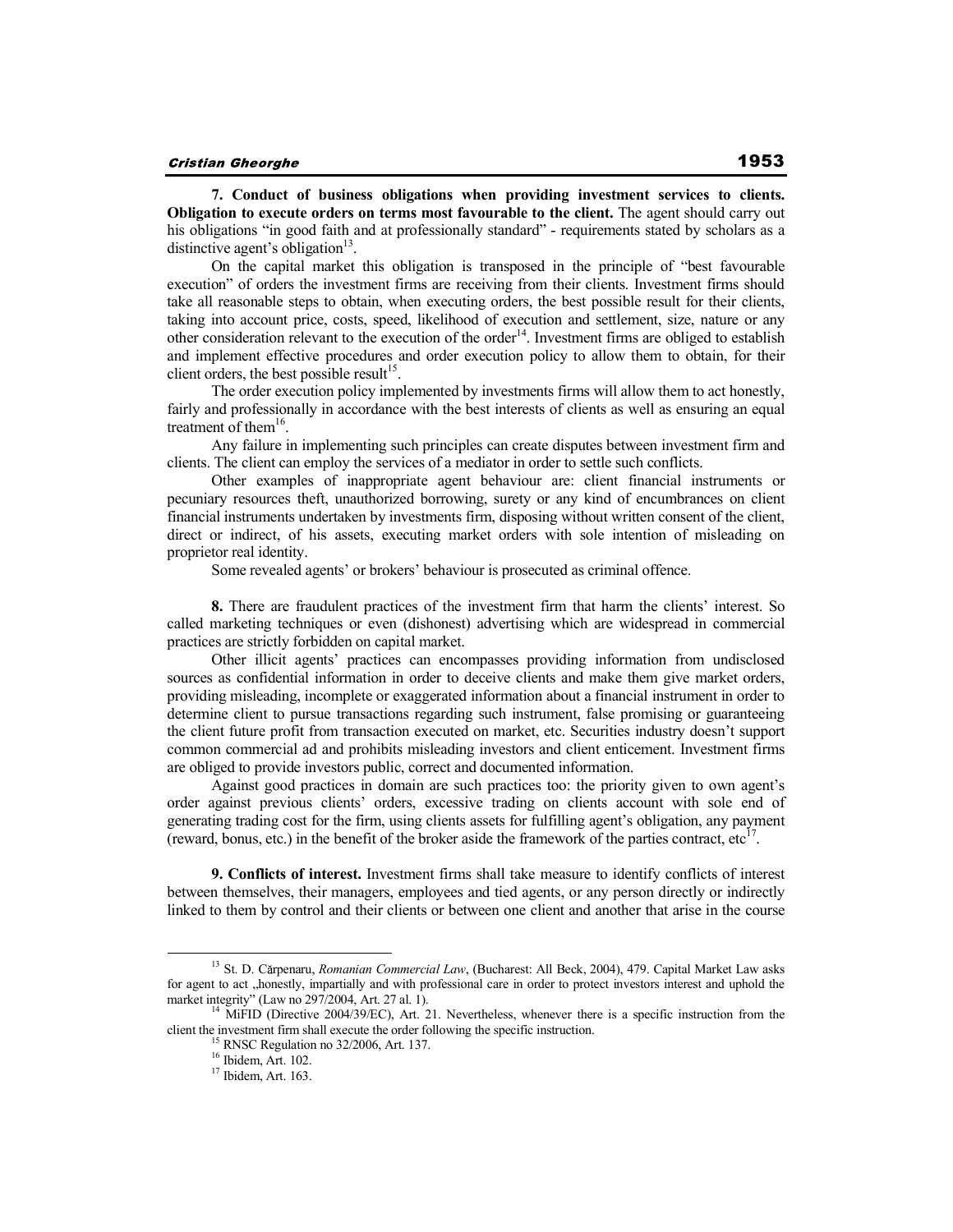of providing any investment and ancillary services, or combinations thereof<sup>18</sup>. We have two kinds of potential conflicts of interest: between investment firm and clients and between different clients working with the same agent.<sup>19</sup>

In order to avoid such conflicts of interest the law enforces simple rules: clients order have higher priority than own agent's orders and the investment firm shall execute received orders from clients on chronological basis: first received order shall be first initiated and executed in regulated  $marked<sup>20</sup>$ .

Even so, whether the internal regulations made by the investment firm in order to avoid or manage conflicts of interest "are not sufficient to ensure, with reasonable confidence, that risks of damage to client interests will be prevented, the investment firm shall clearly disclose the general nature and sources of conflicts of interest to the client before undertaking business on its behalf<sup>221</sup>.

**10. The agent's obligation to report operation executed on client's behalf.** The client must receive adequate and detailed reports on the services provided by the investment firm on his  $account^{22}$ . Such obligation is ordinary in agency theory law. Agent shall inform principal on all operations pursued in his account<sup>23</sup>.

Reports concluded by investment firm shall include all relevant data and, where applicable, the costs associated with the transactions and services undertaken on behalf of the client.

Reports shall be made available for investors on contractual basis. Competent authority will be provided with detailed reports too, in order to ensure transparency and to uphold the market protection. Investment firms shall keep at the disposal of the competent authority, for at least five years, the relevant data relating to all transactions in financial instruments which they have carried out, whether on own account or on behalf of a client. "In the case of transactions carried out on behalf of clients, the records shall contain all the information and details of the identity of the client The reports shall, in particular, include details of the names and numbers of the instruments bought or sold, the quantity, the dates and times of execution and the transaction prices and means of identifying the investment firms concerned"<sup>24</sup>.

From contractual perspective client is entitled to receive from his agent adequate reports describing operations executed on his behalf. Although, the investment firms keeps his position of services provider who doesn't guarantee the executing of orders irrespective of regulated market evolution. In fact the fulfilling of orders stand for other participants: central counterparty, clearing house, etc.

### **Conclusions**

**11.** The business relationship between investors and their brokers is governed by the investment services contract, an agent-principal relationship type. The best favourable execution, the obligation to execute orders on terms most favourable to the client can rise disputes between client and broker. Mediation can be a solution for any situation when broker fails to comply with professional and contractual standards.

Clients are put in the position to defend their rights as they receive full report concerning order execution and they are in the position to observe and compare their concluded transactions with market quotes displayed by market operator. This comparison should represent a tough ground for

 $18$  MiFID (Directive 2004/39/EC), Art. 18, para. 1.

<sup>19</sup> RNSC Regulation no 32/2006, Art. 96.

<sup>20</sup> Ibidem, Art. 141.

<sup>21</sup> MiFID (Directive 2004/39/EC), art. 18 para. 2

 $22$  Ibidem, art. 19, para. 8.

<sup>&</sup>lt;sup>23</sup> Stanciu D. Cărpenaru, *Romanian Commercial Law*, (Bucharest: All Beck, 2004), 478.

 $^{24}$  MiFID, art. 25.